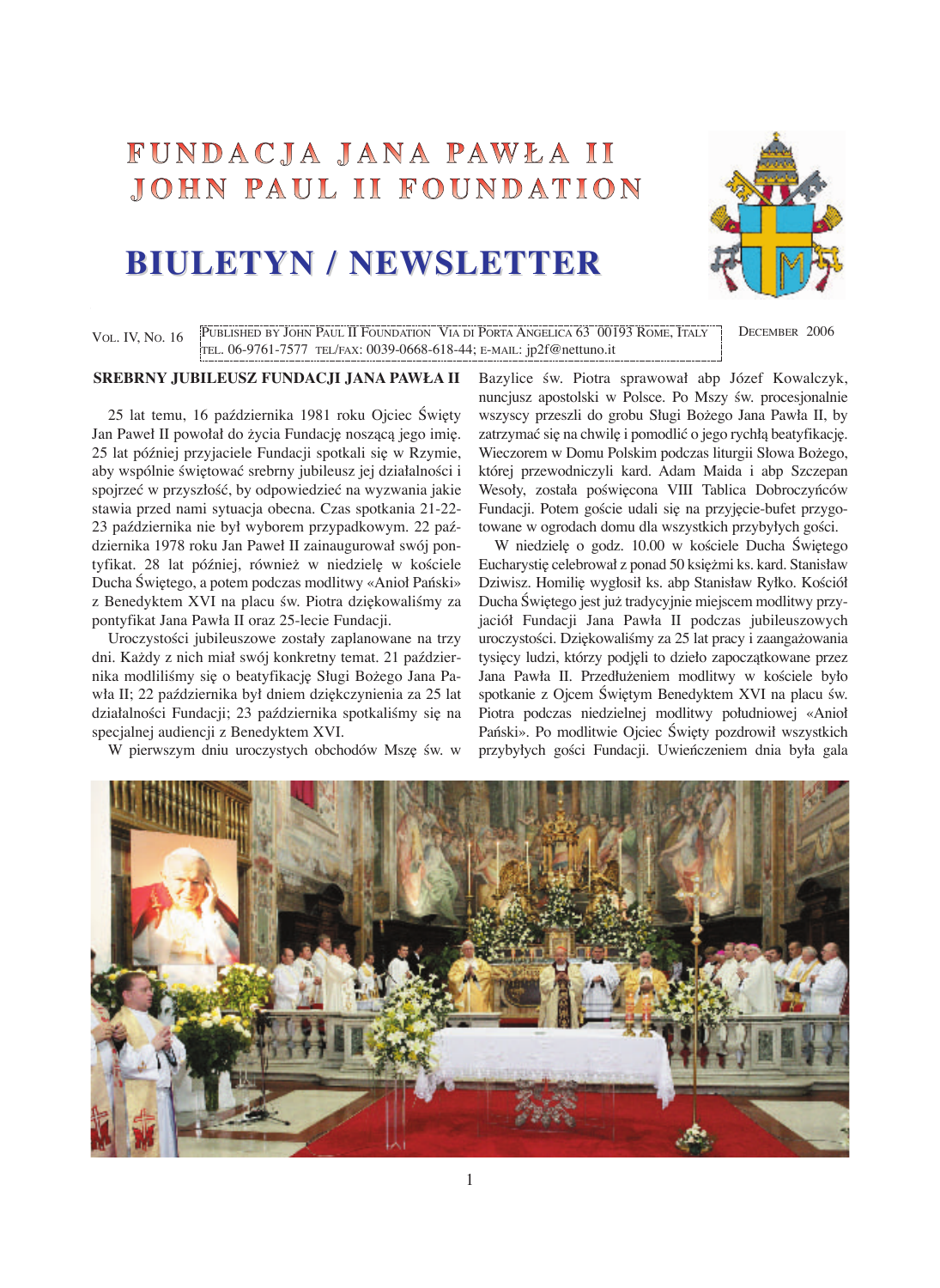koncertowa «W hołdzie Ojcu Świętemu Janowi Pawłowi II». Koncert trwał 3 godziny i wypełniły go występy artystów z Polski, obu Ameryk, Wielkiej Brytanii, Indonezji, z Włoch, Niemiec i Ukrainy. W część artystyczną zgrabnie wplecione zostały w kilku językach komentarze prezenterów, nawiązujące do historii i działalności Fundacji. Koncert zgromadził w sali Audytorium Conciliazione 1800 osób, a na pewno znacznie więcej przed ekranami telewizyjnymi, gdy w nieco zmienionej formie wyemitowany został przez Telewizję Polską 11 i 12 listopada br. Dla wielonarodowościowego środowiska rzymskiego koncert był dużym wydarzeniem medialnym, a poprzez środki masowego przekazu Fundacja dała się poznać jeszcze szerzej na całym świecie.

Jubileuszowa uroczystość stanowiła też okazję do spotkania prezesów Kół i Towarzystw Przyjaciół Fundacji Jana Pawła II. Czterogodzinne spotkanie było zdecydowanie za krótkie, ale mimo to pozwoliło na wzajemne poznanie i dzielenie się różnymi formami działalności Fundacji w miejscach gdzie jest obecna. Podkreślano jak ważną sprawą jest, aby poszczególne Koła nie zamykały się jedynie w środowisku polskim, ale wychodząc od naszego polskiego doświadczenia otwierały się na doświadczenia innych kultur i stwarzały płaszczyznę dla wspólnego zaangażowania w dzieło pontyfikatu Jana Pawła II.

Każda rocznica jest nie tylko spojrzeniem w przeszłość i dokonaniem jej oceny, ale też spojrzeniem w przyszłość. Fundacja będzie mogła działać tylko wtedy, gdy będą z nią zwiàzani ludzie, którzy tak moralnie jak i materialnie włączą się w realizację jej celów.

Wspólne spotkanie w Rzymie napawa optymizmem, gdyž entuzjazm obecnych przyjaciół Fundacji i ich zaangażowanie stają się gwarantem obecności Fundacji i kontynuacji jej dzieła w różnych częściach świata. Mówił o tym do nas równiež Benedykt XVI w czasie specjalnej audien $cji:$  «... trzeba powiedzieć, że wasza działalność jest **naprawd∏ obiecujàca, poniewa− nie ogranicza si∏ jedy-**

**nie do archiwistyki czy badaƒ naukowych, lecz dotyka już tajemnicy świętości Sługi Bożego.** (...) Dziś powie**rzam wam, drodzy członkowie i przyjaciele Fundacji Jana Pawła II, zadanie zgł∏biania oraz ukazywania przyszłym pokoleniom bogactwa jego przesłania.**  $(...)$  **Proszę was, nie odst∏pujcie od tego dobrego dzieła. Niech nadal si∏ ono rozwija. Niech wspólny wysiłek, wspierany pomocà Boga, nadal wydaje wspaniałe owoce».**

#### **SILVER JUBILEE OF THE POPE JOHN PAUL II FOUNDATION**

Twenty-five years ago, on October 16, 1981, Pope John Paul II established the Foundation that bears his name. Twenty-five years later, the Friends of the Foundation met in Rome to celebrate the silver jubilee of its activity and to look into the future to be able to respond to the challenge that the present situation presents to the Foundation. The time of the celebration – October 21-22-23 – was not chosen by chance. On October 22, 1978, John Paul II inaugurated his pontificate. Twenty-eight years later, also on a Sunday, in the Church of the Holy Spirit, and later at the «Angelus» with Pope Benedict XVI in St. Peter's Square, we gave thanks to God for the pontificate of John Paul II and for the 25th anniversary of the Foundation.

The jubilee celebrations were spread over three days. Each day had its own concrete theme. On October 21st we prayed for the early beatification of the Servant of God John Paul II; on October 22nd we offered prayers of thanks for the 25 years of Foundation activity; on October 23rd we met at a special audience with Pope Benedict XVI.

On the first day of the celebrations, Archbishop Jozef Kowalczyk, Apostolic Nuncio to Poland, offered Mass in the Basilica of St. Peter. After Mass all processed to the gravesite of John Paul II to pray for his early beatification. In the evening, at the Polish Home, Cardinal Adam Maida and



Archbishop Szczepan Wesoly blessed the VIII Plaque of Benefactors during the Liturgy of the Word. All of the guests then proceeded to the Polish Home gardens for a buffet reception.

On Sunday, at 10:00 A.M., Cardinal Stanislaw Dziwisz celebrated the Holy Eucharist with more than 50 priests at the Church of the Holy Spirit. Archbishop Stanislaw Rylko preached the homily. The Church of the Holy Spirit has become the traditional site for Foundation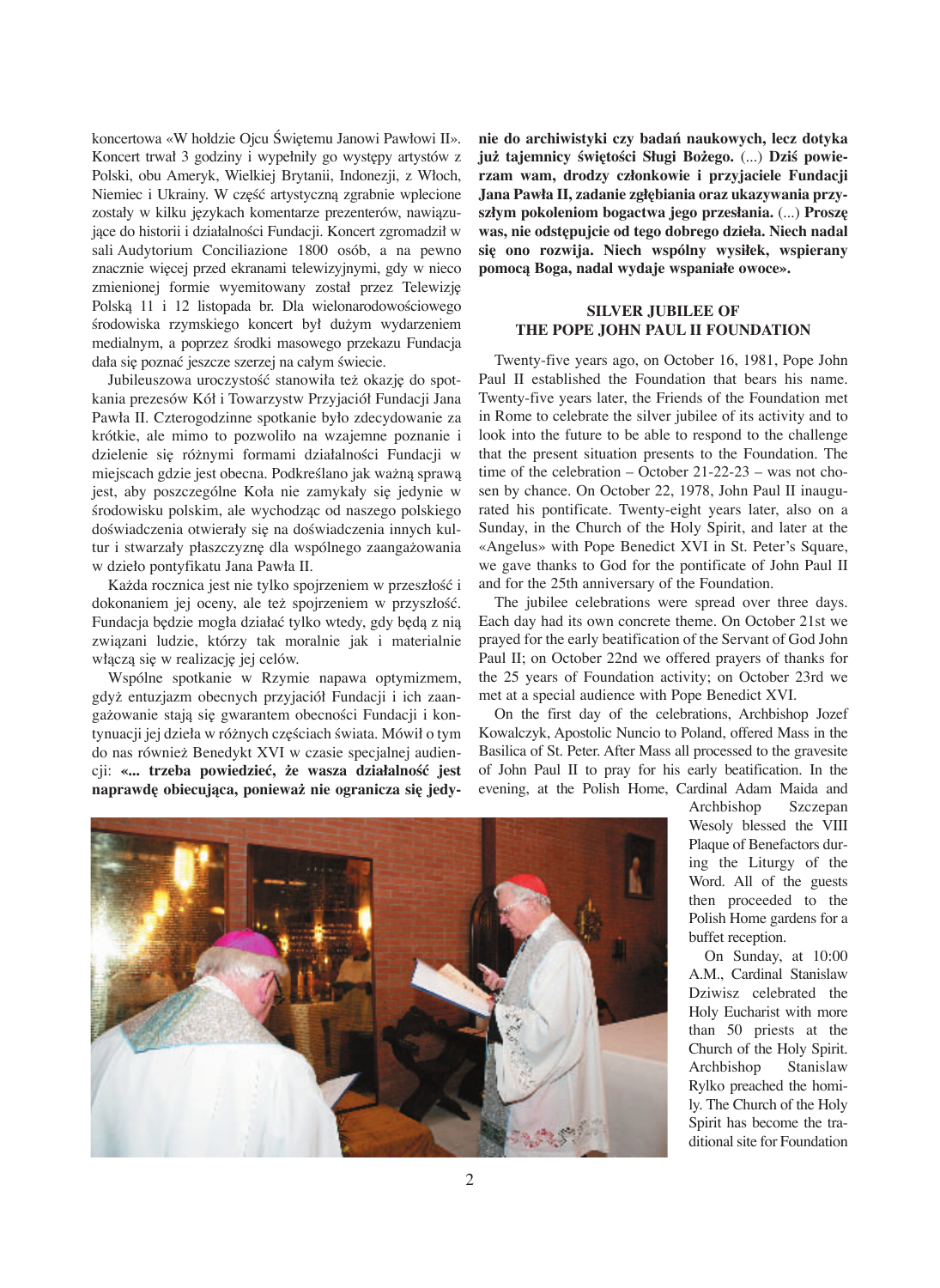celebrations. We thanked God for 25 years of labor and dedication of thousands of individuals who supported the work initiated by John Paul II. Our meeting with Pope Benedict XVI for the «Angelus» in St. Peter's Square was a continuation of our prayers in the Church of the Holy Spirit. After the prayers the Holy Father greeted all of the guests from the Foundation. The crowning of the day came with the gala concert in honor of Pope John Paul II. The concert lasted 3 hours and included artists from Poland, both Americas, Great Britain, Indonesia, Italy, Germany, and Ukraine. During the presentations the artists wove into the program information in several languages about the history and the activities of the Foundation. Around 1800 people packed the Conciliazione Auditorium. Many more viewed the concert on television in Poland in some modified form on November 11th and 12th. The concert was a major event for the citizens of Rome, and many came to know the Foundation and its work through the media.

The Jubilee was also an occasion for the presidents of the various Foundation Chapters and Societies of Friends to meet. The four-hour meeting was too short, but it did give an opportunity for the presidents to hear each other's reports about the activities in their own communities. Individual Chapters were encouraged to go beyond their own Polish communities and be open to other cultures. In this way they can engage others in the pontificate of John Paul II. Every anniversary is an opportunity not only to look at the past and evaluate the achievements, but also to look into the future. The Foundation will be able to function only then when there are individuals who are morally and materially involved in the realization of its purposes.

The meeting in Rome fills everyone with great optimism because the enthusiasm of the Friends present becomes a guarantee of the presence of the Foundation and of the continuation of its work in various parts of the world. Benedict XVI spoke of this during our audience. **"I must say that** **your activity is truly promising because it does not limit itself to archival activity or research, but it relates to the mystery of the holiness of the Servant of God. Today I entrust to you, dear members and friends of the Foundation, the task of deepening and handing on to future generations his legacy. I ask you, please do not abandon this good work. May it continue to flourish. May your common effort, supported by the help of God, continue to give forth wonderful fruit".**

**Translated by Msgr. Walter J. Ziemba, Orchard Lake, Michigan**

## **AUDIENCJA DLA PRZYJACIÓŁ FUNDACJI JANA PAWŁ A II**

*Podczas audiencji, która miała miejsce 23 X w Auli Błogosławieƒstw w imieniu zgromadzonych powitał Ojca Âwi∏tego metropolita krakowski kard. Stanisław Dziwisz:*

«W imieniu nas wszystkich tutaj zgromadzonych, członków i przyjaciół Fundacji Jana Pawła II pragnę wyrazić uczucia najgłębszego szacunku, miłości i wdzięczności, które względem Waszej Świątobliwości żywi w sercu każdy z nas. Jesteśmy wdzięczni, że zechciałeś nas, Ojcze Święty przyjąć, by włączyć się w nasze radosne dziękczynienie składane Bogu za 25 lat działalności Fundacji.

Kiedy Jan Paweł II założył Fundację w 1981 roku, pragnął, by podjęła ona działalność kulturalną, naukową, społeczną i duszpasterską. Chciał, aby utworzona została pewna struktura, która z jednej strony umacniałaby i pogłębiała związki pomiędzy Stolicą Apostolską a polskim narodem, a z drugiej – zajmowała się szerzeniem w świecie dziedzictwa kultury chrześcijańskiej i Magisterium Kościoła. Chodziło o promocję kultury chrześcijańskiej poprzez nawiązywanie bliskich kontaktów i współpracę między polskimi i



międzynarodowymi ośrodkami naukowymi i artystycznymi. Dàžył tež do zapewnienia pomocy młodym ludziom, zwłaszcza z Europy Ârodkowowschodniej i umožliwienia im studiów w róžnych dziedzinach nauki.

Na przestrzeni tego çwierçwiecza, wraz z politycznymi zmianami jakie zaszły w Europie i na świecie, znacznej zmianie uległa tež i ta perspektywa. Polska i inne kraje Wschodu znalazły naležne im miejsce w strukturach Wspólnoty Europejskiej. Kultura Europy Wschodniej zaczyna być znana na Zachodzie, również dzięki zaanga-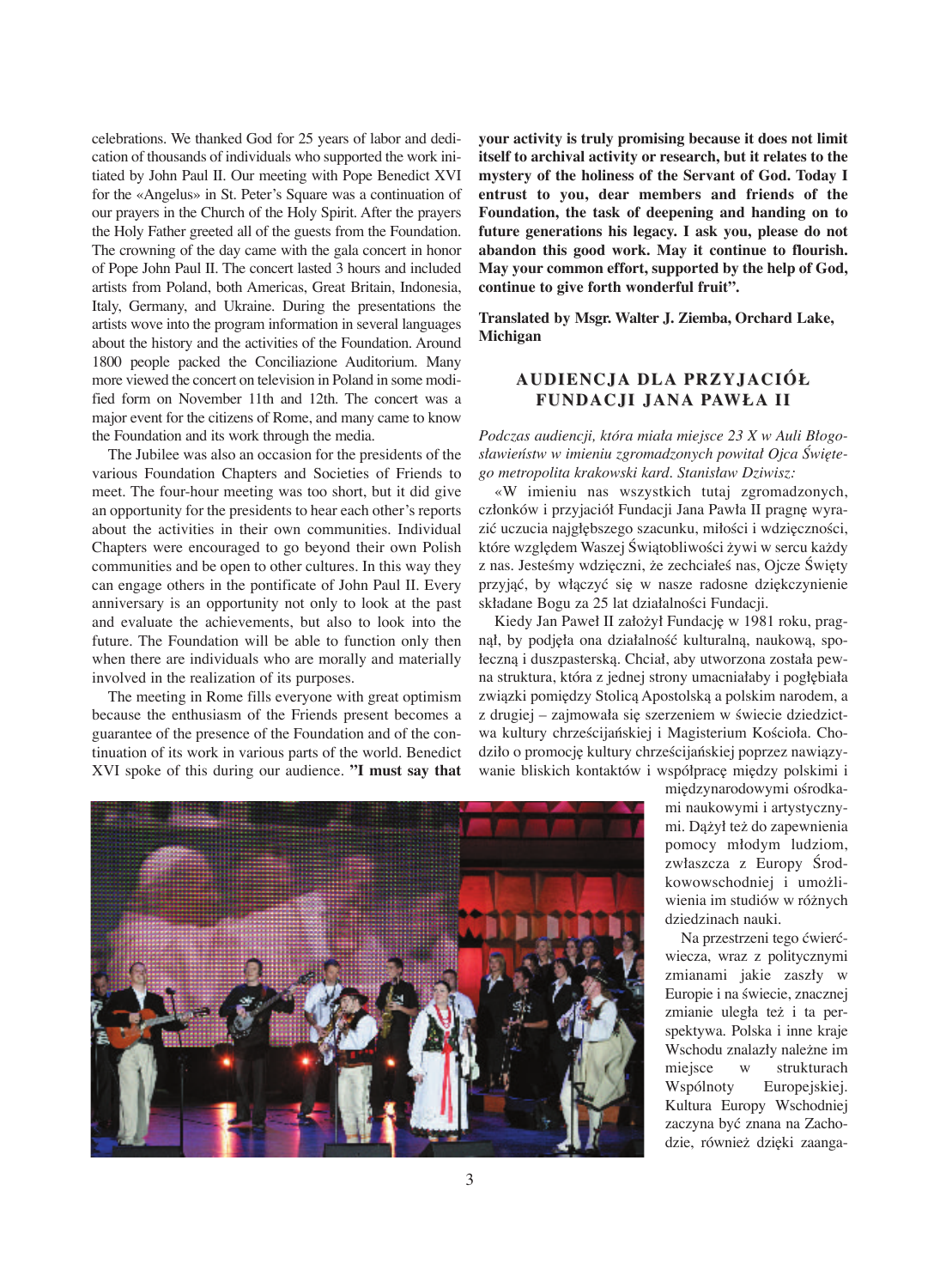żowaniu instytucji świeckich, specjalizujących się w jej promocji. Wydaje się więc, że nie ma już dłużej potrzeby, by Fundacja kościelna miała je zastępować. Stąd, za zgodą Jana Pawła II uległ zmianie ten kierunek zainteresowań Fundacji. Dzisiaj, wciàž kontynuujàc program stypendialny dla studentów z krajów spoza dawnej želaznej kurtyny, koncentrujemy się na dokumentacji i studium pontyfikatu Twojego Poprzednika. To przesunięcie akcentów z kultury wschodnioeropejskiej na uniwersalną misję Papieża, poprowadziło nas zarazem ku umiędzynarodowieniu tego dzieła, tak, że dzisiaj mogę przedstawić reprezentantów ponad 40 Kół i Towarzystw Przyjaciół Fundacji, pochodzących z Polski, Belgii, Kanady, Danii, Francji, Niemiec, Indonezji, Anglii, Meksyku, Singapuru, Hiszpanii, USA, Szwecji, Wenezueli, a nawet Arabii Saudyjskiej. Trzeba dodaç, že Koła te nie tylko gromadzą środki, aby finansować działalność Fundacji, ale z pełnym oddaniem służą Kościołowi, angażując się w duszpasterstwo Kościołów lokalnych.

Ojcze Święty, chcę Cię zapewnić, że my wszyscy, choć poświęcamy nasze siły szerzeniu ewangelicznego przesłania Jana Pawła II, czynimy to w jedności z Tobą, jedności pełnej miłości i uznania dla Ciebie za to, że kontynuujesz dzieło Twego Poprzednika. Dla tej naszej działalności pokornie prosimy Cię o błogosławieństwo.

A ja osobiście i – jak sądzę– wszyscy, którzy przybyli z Polski, chcemy przy tej okazji podziękować Ci za to niezwykłe wydarzenie duchowe, jakim była Twoja podróž apostolska do naszego kraju. Jesteśmy Ci wdzięczni za te niezapomniane chwile. Pozyskałeś serca nie tylko ludzi wierzàcych, lecz wszystkich Polaków.

Ojcze Święty, dziękujemy za wszystko! Wiedz, że zawsze jesteśmy blisko Ciebie, zawsze oddani i gotowi postępować zgodnie z Twoimi wskazaniami. Ojcze Święty, umocnij nas swoim błogosławieństwem.

## **THE AUDIENCE FOR THE FRIENDS OF THE JOHN PAUL II FOUNDATION**

*During the audience that took place in the Hall of Blessings on Monday, October 23rd Cardinal Stanislaw Dziwisz delivered the following greeting:*

"In the name of all here assembled, members and Friends of the Foundation of John Paul II, I wish to express our deepest sentiments of respect, love, and gratitude which are found in the hearts of every one of us in regard to Your Holiness. We are grateful that Your Holiness agreed to receive us and become involved in our joyous celebration of thanksgiving rendered to God for the 25 years of the activity of the Foundation.

When John Paul II established the Foundation in 1981, he wanted it to undertake cultural, scientific, social, and pastoral activities. He wanted to create a specific structure, which on the one hand would strengthen the bonds between the Holy See and Poland, and on the other hand it would disseminate Christian culture and the Magisterium of the Church in the world. It had to do with the promotion of Christian culture by establishing closer contacts and cooperation between Polish and international scientific and artistic centers. It also helps young students, especially from Central and East Europe, to acquire an education in various areas of studies.

Against the background of this quarter century, together with the political changes that have transpired in Europe and the world, our perspective has also undergone a great change. Poland and other countries of the East found their proper place in the structures of the European Union. The West is coming to know the culture of Eastern Europe – thanks to secular institutions that have this for their purpose. It seems, therefore, that there is no great need for a Church Foundation



to substitute for them. As a result, with the consent of John Paul II, the direction of the interests of the Foundation have undergone a change. Today, we continue the scholarship programs for students from behind the old iron curtain; we concentrate our efforts on the documentation and research of the pontificate of Your Predecessor. This shift of our interests from the culture of East Europe to the universal mission of the Pope makes it possible for me to present representatives from more than 40 Chapters of Friends of the Foundation – from Poland, Belgium, Canada, Denmark, France, Germany, Indonesia,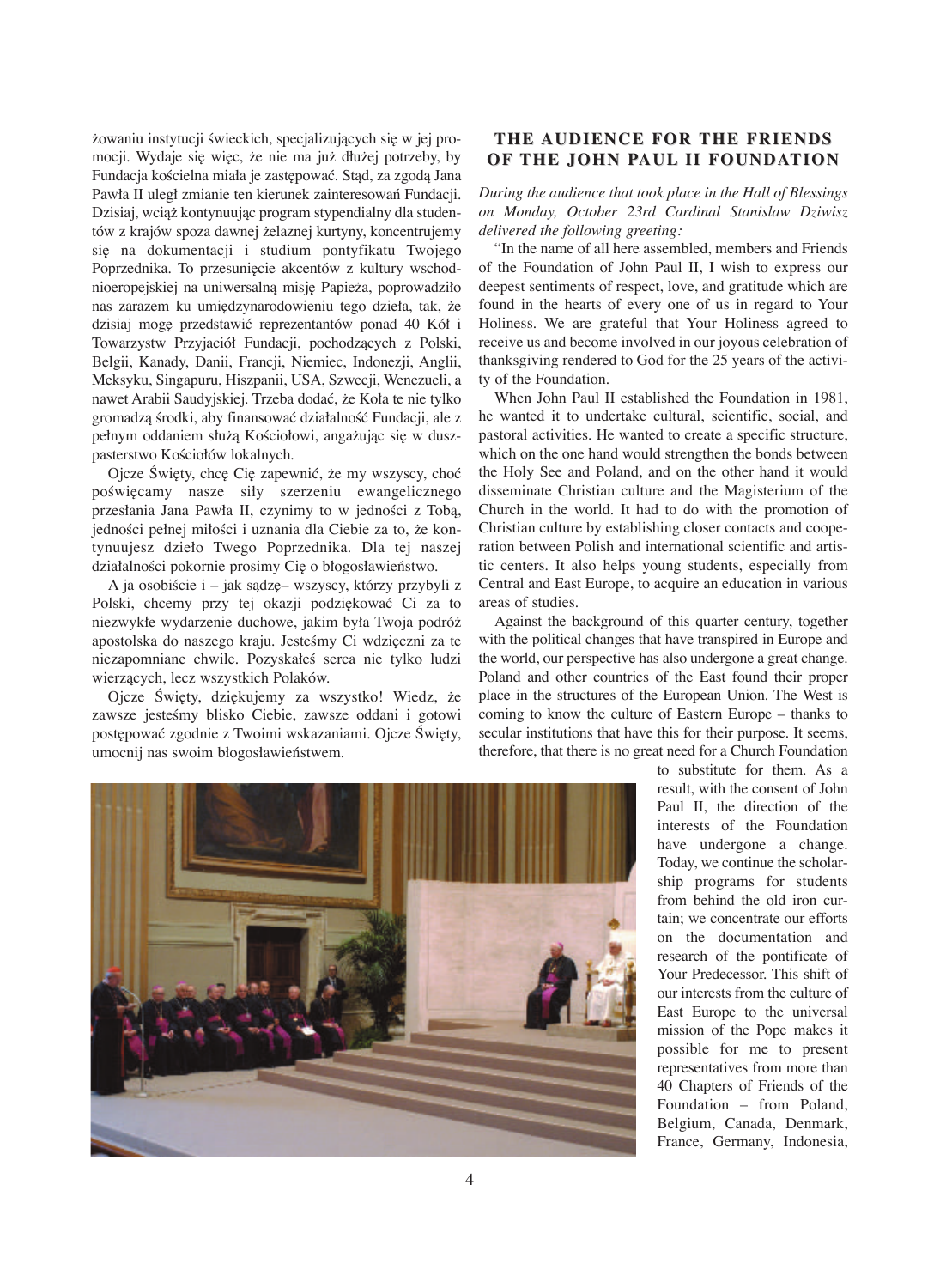Mexico, Singapore, Spain, USA, Sweden, Venezuela, and even Saudi Arabia. I must add that the Chapters of Friends collect funds to support the work of the Foundation, but they also serve the Church with great dedication by becoming involved in the pastoral work of the local Church. Holy Father, may I assure you that even though we try to disseminate the evangelical teachings of John Paul II, we do this in union with you, a union full of love and respect for you because you are continuing the work of Your Predecessor. Humbly we ask your blessing upon our work.

Personally, and in the name of all of us who came from Poland, on this occasion I wish to thank you for that unusual spiritual event that was your apostolic journey to our country. We are grateful to you for those memorable experiences. You captured the hearts of not only the believers but of all Poles.

Holy Father, we thank you for everything. Know that we are always close to you, always faithful to you, always ready to proceed in the spirit of your directives. Strengthen us with your blessing, Holy Father."

### **POWIERZAM WAM ZADANIE ZGŁ¢BIANIA ORAZ UKAZYWANIA PRZYSZŁYM POKOLENIOM BOGACTWA PRZESŁANIA JANA PAWŁA II**

*Przemówienie Ojca Âwi∏tego Benedykta XVI do Przyjaciół Fundacji Jana Pawła II*

#### **Szanowni Paƒstwo!**

**Serdecznie witam was wszystkich, przybyłych do Rzymu na uroczyste obchody 25. rocznicy powstania Fundacji Jana Pawła II. Dzi∏kuj∏ kard. Stanisławowi Dziwiszowi, metropolicie krakowskiemu za słowa, które do mnie przed chwilà skierował. Witam kard. Adama** **Maid∏ oraz wszystkich obecnych tutaj arcybiskupów i biskupów. Witam Rad∏ Fundacji z jej przewodniczàcym abpem Szczepanem Wesołym na czele, kierowników poszczególnych instytucji Fundacji, jak równie− prezesów i członków Kół Przyjaciół Fundacji, którzy** przybyli z różnych krajów świata.

**Ciesz∏ si∏, −e dziÊ mog∏ goÊcić przedstawicieli tych, którzy na całym Êwiecie starajà si∏ podtrzymywać −ywà pami∏ć o Janie Pawle II, jego nauczaniu i dziele apostolskim, jakim był cały jego pontyfikat. A trzeba powiedzieć,**  $i$ **że wasza działalność jest naprawdę obiecująca, ponieważ nie ogranicza si∏ jedynie do archiwistyki czy badaƒ naukowych, lecz dotyka ju− tajemnicy Êwi∏toÊci Sługi Bo−ego. Dzi∏ki waszemu wsparciu duchowemu i finansowemu Fundacja nadal prowadzi działalnoÊć, okreÊlonà przez statuty, zarówno w dziedzinie kultury i nauki, jak i na polu społecznym oraz duszpasterskim. Gromadzi dokumentacj∏ dotyczàcà pontyfikatu Jana Pawła II, bada i upowszechnia nauczanie papieskie oraz Magisterium KoÊcioła, zacieÊniajàc kontakty i współpracujàc z polskimi** i międzynarodowymi ośrodkami naukowymi i artystyczny**mi. Ta działalnoÊć Fundacji zyskuje nowe znaczenie po Êmierci Papie−a. Zbiór pism papieskich oraz bogata doku**mentacja działalności Stolicy Apostolskiej, jak również utwory literackie i komentarze prezentowane w środkach **społecznego przekazu niewàtpliwie stanowià pełne, dobrze zorganizowane archiwum oraz podstaw∏ do szczegółowych i pogłębionych badań nad duchową spuścizną Jana Pawła II. WłaÊnie na ten wymiar działalnoÊci Fundacji – badania nad pontyfikatem – chciałbym dzisiaj zwrócić uwag∏, gdy− ma on pierwszorz∏dne znaczenie. Jan Paweł II, filozof i teolog, wielki pasterz KoÊcioła, pozostawił po sobie obfità spuÊcizn∏ pism i inicjatyw, wyra−ajàcych jego pragnienie** szerzenia Ewangelii Chrystusa w świecie metodami



**wskazanymi przez Sobór** Watykański II oraz wyty**czenia kierunków rozwoju −ycia KoÊcioła w nowym tysiàcleciu. O tych cennych darach nie mo−na zapominać. DziÊ powierzam wam, drodzy członkowie i przyjaciele Fundacji Jana Pawła II, zadanie zgł∏biania oraz ukazywania przyszłym pokoleniom bogactwa jego przesłania.**

**Dziełem o szczególnym znaczeniu jest wreszcie Êwiadczenie pomocy młodzie−y, zwłaszcza z Europy Ârodkowowschodniej, w uzyskiwaniu wykształcenia ró−nego stopnia w rozmaitych dziedzinach wiedzy.**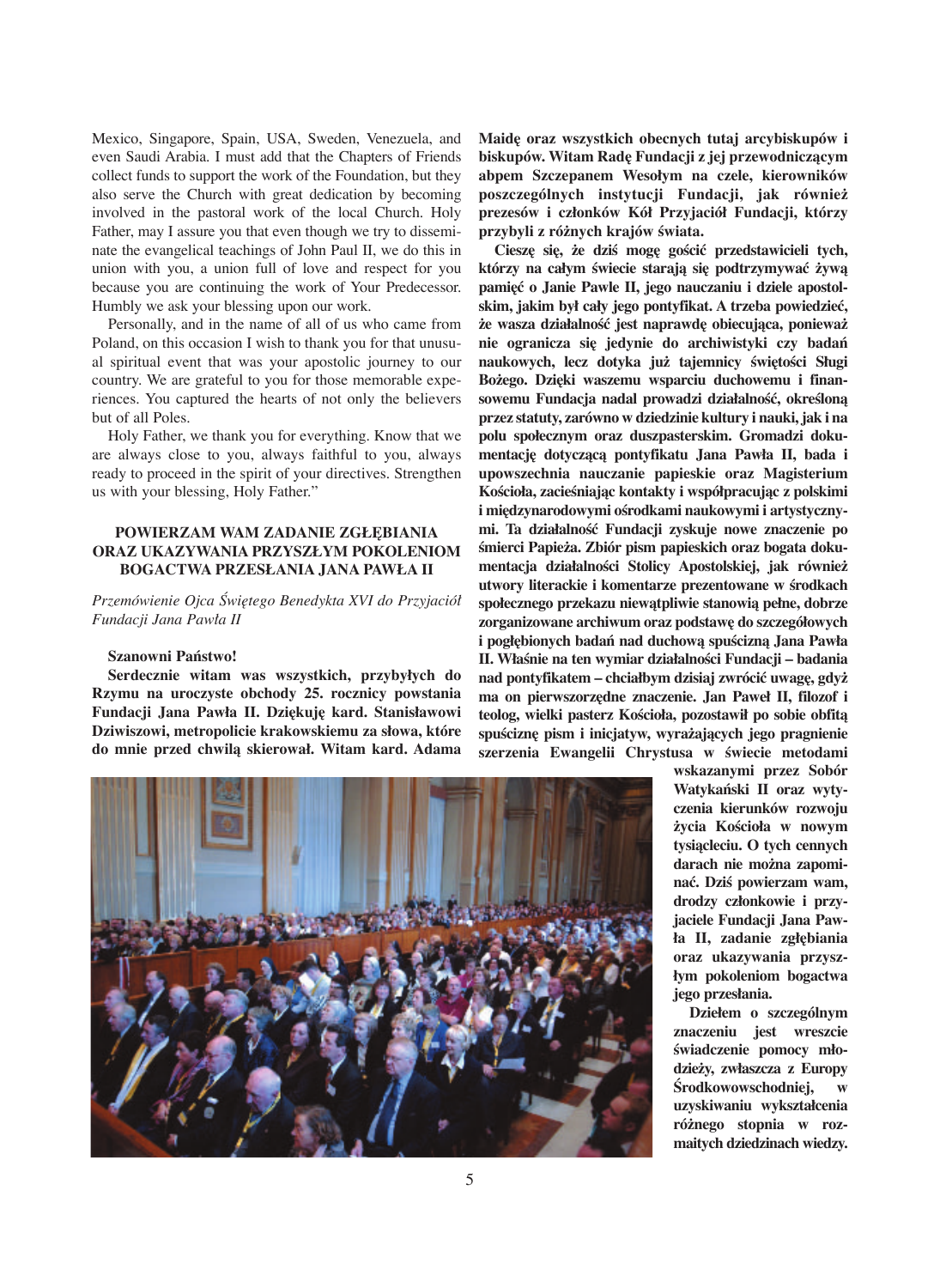**Dzi∏kuj∏ wszystkim, którzy w ciàgu tych 25 lat na wiele sposobów wspierali działalnoÊć Fundacji, oraz** tym, którzy tą działalnością kierowali mądrze i z poświę**ceniem. Prosz∏ was, nie odst∏pujcie od tego dobrego dzieła. Niech nadal si∏ ono rozwija. Niech wspólny wysiłek, wspierany pomocà Boga, nadal wydaje wspaniałe owoce.**

**Dzi∏kuj∏ wam za przybycie na to spotkanie. Niech Bóg wam błogosławi!**

*«L'Osservatore Romano»,* wydanie polskie 12/2006 (23 X)

## **I ENTRUST TO YOU THE TASK OF EXAMINING MORE DEEPLY AND REVEALING THE RICHNESS OF THE MESSAGE OF JOHN PAUL II TO THE GENERATIONS TO COME**

*Address of His Holiness Benedict XVI to the Friends of the Foundation*

#### **Distinguished Ladies and Gentlemen,**

**I warmly greet all of you who have come to Rome to celebrate solemnly the 25th anniversary of the John Paul II Foundation.** 

**I thank Cardinal Stanislaw Dziwisz, Metropolitan of Krakow, for the words he has just addressed to me. I welcome Cardinal Adam Maida and all the Archbishops and Bishops present here. I greet the Foundation's Council with its President, Archbishop Szczepan Wesoly, the directors of its individual institutions and the presidents and members of the Circles of Friends of the Foundation who have come from various countries of the world.** 

**I am glad to be able to offer hospitality today to the representatives of those people throughout the world who devote themselves to keeping alive the memory of John Paul II and of his teaching and the apostolic work he carried out during his Pontificate. It must be said** **that this is a truly promising commitment for it is not only concerned with archiving or research but indeed touches on the mystery of the holiness of the Servant of God. Thanks to your spiritual and financial support, the Foundation continues the activity described by its Statutes in the cultural and scientific as well as social and pastoral fields. It collects documentation concerning John Paul II's Pontificate and examines and disseminates the teaching of the Pope and of the Church's Magisterium, networking and collaborating with Polish and international centres of science and art. This commitment by the Foundation has acquired new significance since the Pontiff's death. The collection of the Papal Writings and the rich documentation of the Holy See's activity, as well as the Pope's literary works and comments presented in the social communications media, indisputably constitute a complete and well-organized archive and form the basis for a detailed and thorough study of the spiritual legacy of John Paul II. Precisely because the study of the Pontificate is of the first importance, I wish to emphasize this aspect of the Foundation's work today: the study of the Pontificate. John Paul II, a philosopher and theologian and a great Pastor of the Church, has bequeathed to us a wealth of writings and actions that express his desire to spread Christ's Gospel throughout the world, using the methods indicated by the Second Vatican Council and marking out the paths of the Church's development in the new millennium. These precious gifts cannot be forgotten.**

**Today, dear members and friends of the John Paul II Foundation, I entrust to you the task of examining the richness of his message more deeply and revealing it to the generations to come.** 

**Lastly, an especially important task is to offer help to young people, particularly those from Central and Eastern Europe, so that they can attain the necessary standard of**

> **instruction in the different branches of knowledge.**

**My thanks go to all those who in these past 25 years have supported the Foundation's activity in various ways and to those who have directed this activity with wisdom and dedication. I ask you to persevere in this good work. May it continue to develop and may your joint efforts, sustained by God's help, continue to produce magnificent fruit.** 

**Thank you for coming and for this meeting. God bless you!** 

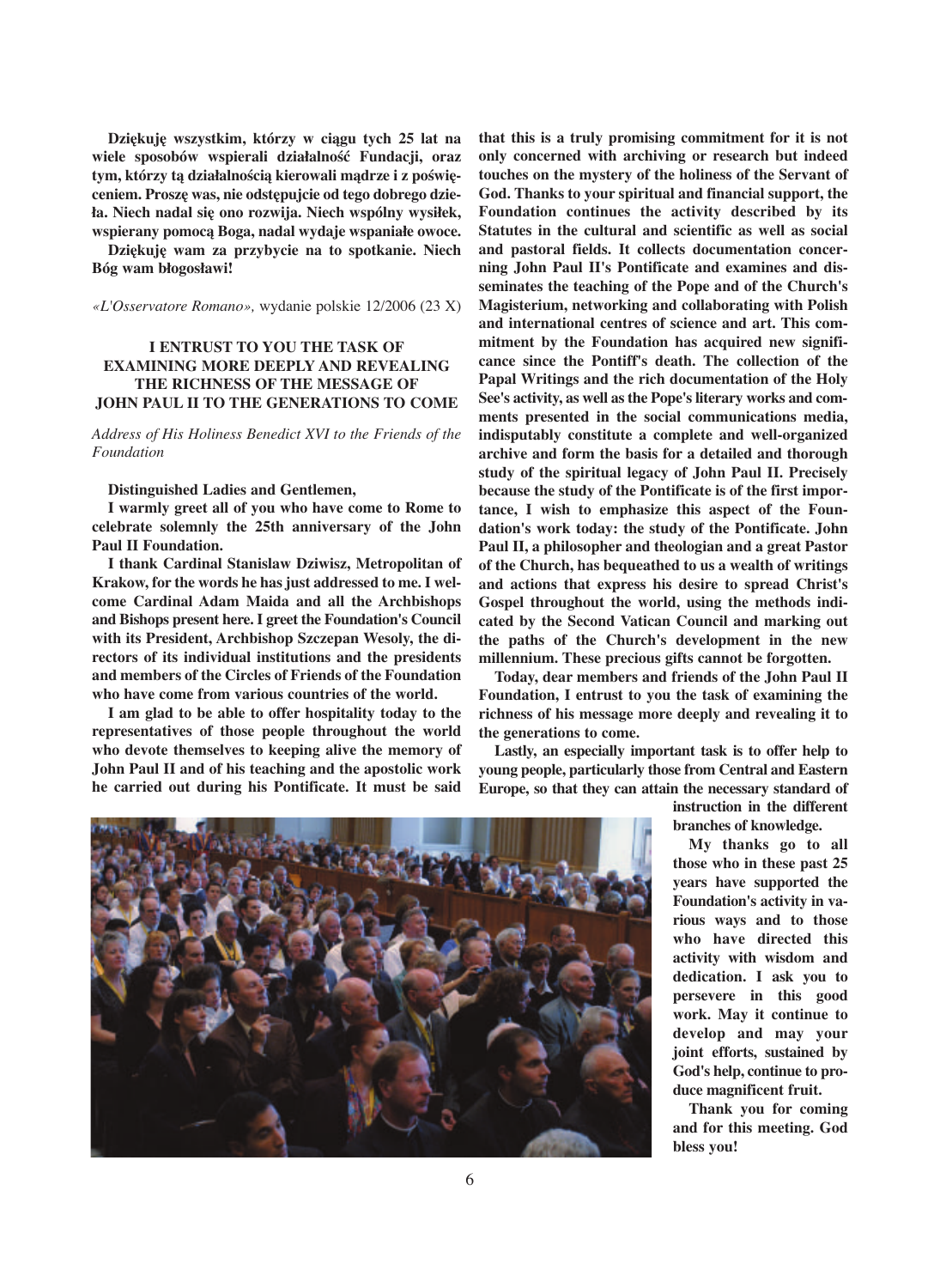#### **OBRAZ JANA PAWŁA II – DAR NA JUBILEUSZ FUNDACJI**

### *Podzi∏kowanie kard. St. Dziwisza w kaplicy Domu Polskiego, 21 X 2006*

#### Moi drodzy!

Muszę powiedzieć, że obraz pana Blackshear przypomina mi ostatnią Niedzielę Palmową Ojca Świętego Jana Pawła II, Jego ukazanie się w oknie, ale bez przemówienia. Te gołębie pokoju przypominają Jego przedostatnie błogosławieństwo, w czasie którego nie mógł wypowiedzieć słów. Wierzę, że choç nie wypowiedział słów, to jednak Jego błogosławieƒstwo z okna wciàž trwa. Towarzyszy nam každego dnia, bo nadal bije Jego serce.

Uczestnicząc dziś w tym podniosłym nabożeństwie, które jest dziękczynieniem za 25 lat Fundacji Jana Pawła II, myślimy o Jego sercu. Byłem świadkiem ostatniego uderzenia Jego serca. To serce w znaczeniu duchowym nie przestało bić dla świata, a szczególnie dla nas tutaj zgromadzonych. Z całego świata ludzie idą do Jego grobu, żeby usłyszeć to bijące serce, tę miłość, która ciągle trwa i jest naszą mocą. Myślę, że ta miłość Ojca Świętego nas tu dzisiaj zgromadziła.

Uroczyste świętowanie 25-lecia Fundacji jest podziękowaniem Ojcu Świętemu za Jego miłość do naszej Ojczyzny, do naszego narodu i do každego z nas. Fundacja jest bowiem Jego dziełem, a nie naszym. Myśmy tylko podjęli Jego ide∏. On chciał stworzyç w tym miejscu wyraêny znak uobecniający kulturę polską i Kościół polski, centrum dialogu, wymiany kulturalnej między Zachodem a Wschodem. Przecież przed Jego przyjściem do Rzymu, Wschód nie istniał w świadomości europejskiej. Jan Paweł II bardzo bolał nad tym, że kultura polska jest nieobecna w świecie zachod-

nim. Z wielką troską myślał o tym, żeby kulturę polską zbližyç do kultury zachodniej, žeby była wymiana kulturalna między Zachodem i Wschodem. My staraliśmy się podjąć Jego myśl.

Kiedy mówię "my", mam na myśli w pierwszym rzędzie ks. kard. Władysława Rubina, ks. bpa Szczepana Wesołego, a takže póêniejszych biskupów Józefa Kowalczyka i Tadeusza Rakoczego, oraz wielu innych žyczliwych ludzi. Staraliśmy się realizować tę papieską ideę zbliżenia Wschodu do Zachodu; zbliżenia opartego na głębokim fundamencie kultury. Wy wszyscy tu obecni staliście obok nas, by wspólnie realizować ideę Jana Pawła II i budować ten polski pomnik w Wiecznym Mieście.

Dzisiaj za ten polski pomnik w Wiecznym Mieście dziękujemy Janowi Pawłowi II, który jest tu z nami przez tajemnicę świętych obcowania i z miłością patrzy na nas. Naszą wdzięczność wyrażamy wszystkim, którzy przyczynili się do realizacji papieskiej idei. Ze słowem szczególnej wdzięczności zwracam się do pana Piszka za jego wielki wkład w budowę tego pomnika polskości, a także do pana Ochylskiego, który bardzo ofiarnie wspiera liczne dobre dzieła w Rzymie i w Polsce.

Ojciec Święty Jan Paweł II wprawdzie odszedł do domu Ojca, ale pozostał z nami w inny sposób. My užyczamy Mu naszych serc, myśli i słów. On przez nas przemawia dzisiaj do świata i do naszych rodaków tu w Rzymie i w Polsce. Dziś dziękujemy Mu bardzo za 25 lat Jego Fundacji. Dziękujemy także tym wszystkim, którzy temu dziełu oddają się na służbę – może jeszcze bardziej po Jego odejściu. Przedtem On sam myślał o tym dziele, wspierał je, a dziś my – z miłością nasłuchując bicia Jego serca – staramy się realizować to, co nam zostawił: wielkie dziedzictwo Jego osoby i nauczania.

Staramy się realizować Jego testament, którym jest także



ten dom. W statutach Fundacji zostało zapisane, že po odejściu Jana Pawła II arcybiskup metropolita krakowski ma byç kontynuatorem tego dzieła. Dlatego bardzo was proszę o współpracę, ażebyśmy to, co zapoczątkował nasz umiłowany Ojciec Święty, mogli prowadziç dalej.

Bardzo serdecznie dziękuję wszystkim, których upamiętniają nowo poświęcone tablice, za ich wielki wkład w to dzieło. To jest Jego, a nie nasze dzieło, ale ono nas jednoczy w kontynuowaniu i rozwijaniu tego, co On zapoczàtkował. Jestem również głęboko wdzięczny za pi∏kny i wymowny obraz – dar na jubileusz 25-lecia Fundacji Jana Pawła II.